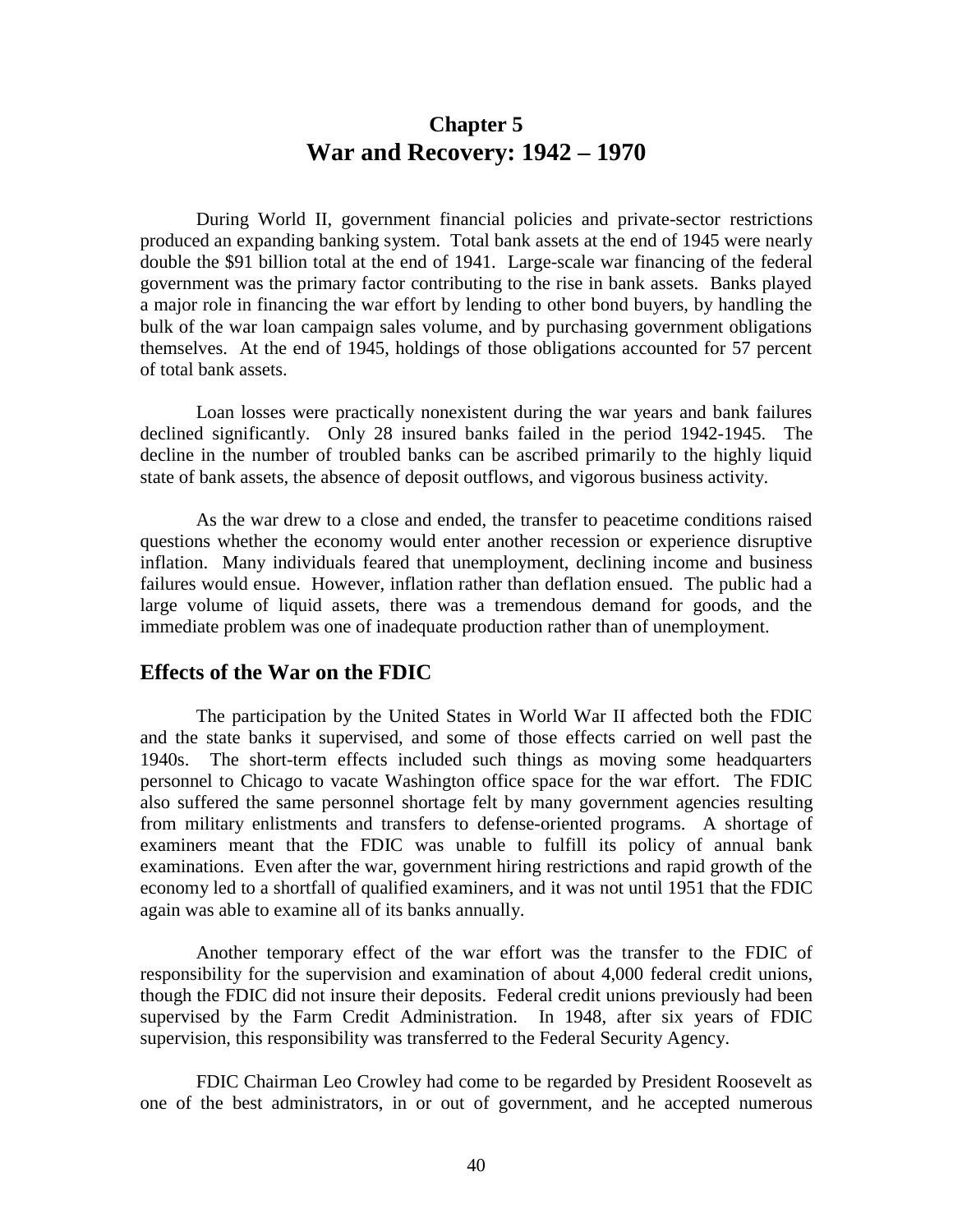wartime responsibilities. While retaining his FDIC post, Crowley held nine separate government positions, including those of Alien Property Custodian and head of the Foreign Economic Administration, the latter a cabinet-level post that included the lendlease program. Thus, all foreign economic dealings, and assets and authorizations totaling more than \$40 billion, were administered from Crowley's FDIC office in the Press Building on Fourteenth Street.

A more lasting effect of the war was a rapid decline in bank capital ratios, due primarily to the growth of banks' assets. However, the same process that led to rapid bank expansion – government financing – reduced the riskiness of bank portfolios. By the end of 1944, cash and U.S. government obligations had grown to 79 percent of bank assets. Between 1934 and year-end 1944, the aggregate capital-to-assets ratio of banks had declined from 13.2 percent to 5.9 percent. Despite the decline in capital ratios, bank examiners were not particularly critical of bank behavior because of the quality and liquidity of bank assets.

#### **Post-World War II Developments**

The banking industry had emerged from World War II in very liquid condition and was in a favorable position to finance the spending spree that was poised to occur. Yet, many individuals expressed doubts whether banks were up to the task of resuming their traditional lending function. These concerns proved groundless. In 1947 alone, bank lending increased from 16 percent to 25 percent of the industry's assets. Lending subsequently reached 40 percent of assets in the mid-1950s, and 50 percent in the early 1960s.

This resurgence of lending did not produce a concomitant increase in loan losses. Throughout this period, loan losses remained relatively small. Net charge-offs averaged considerably less than one-tenth of 1 percent of outstanding loans during the 1950s. Several factors accounted for the relatively low level of loan losses during the postwar years. First, banking behavior by present standards continued to be very conservative. In addition, the economy remained strong. Recessions were reasonably mild and short. This was a period of general prosperity, with a secularly increasing real GNP and relatively low unemployment.

Bank lending had increased, but banks were still operating within traditional markets, and risks to the soundness of the banking system and to the deposit insurance fund were minimal, even during recessionary periods. Bank failures that did occur often received a great deal of attention, including Congressional hearings in some instances. This concern was reflected in the strict supervisory posture that prevailed during this period, but most bankers were content to accept tight regulation in exchange for the restraints it placed upon competition among banks and with nonbank competitors.

During the late 1940s and 1950s there were no more than five bank failures in any single year. However, the low incidence of failures was regarded by some as a sign that the bank regulators were overly strict, operating with policies and practices rooted in the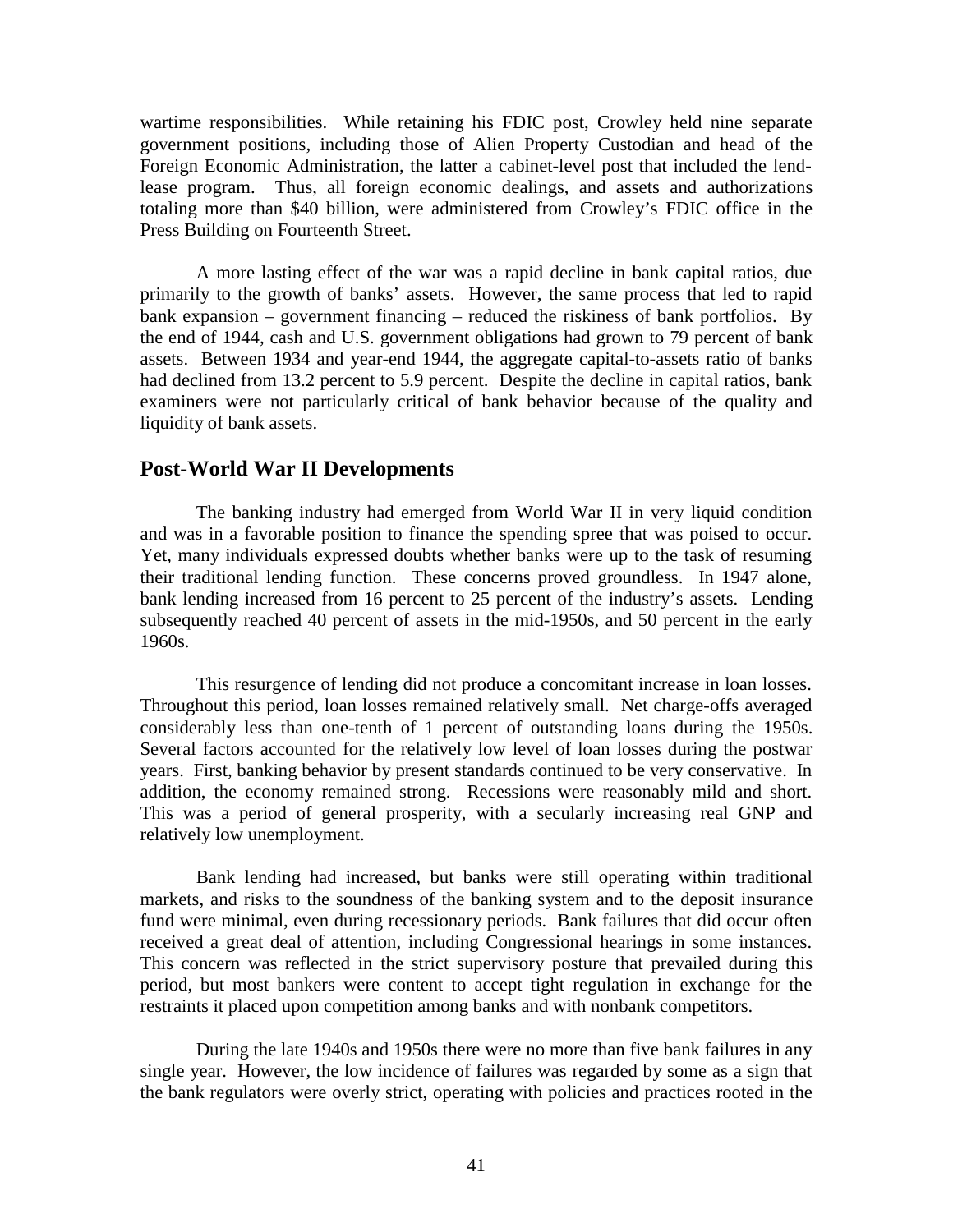banking crises and economic chaos of the 1930s. In a speech marking the dedication of the headquarters building of the FDIC in 1963, Wright Patman, then-Chairman of the House Banking and Currency Committee, declared:

. . . I think we should have more bank failures. The record of the last several years of almost no bank failures and, finally last year, no bank failure at all, is to me a danger signal that we have gone too far in the direction of bank safety.

Until about 1960, banks continued to operate in this safe, insulated environment. Then banks gradually began to change the way they operated. The Depression experience ceased to be a dominant influence on bank management. The new generation of bankers who came to power in the 1960s abandoned the traditional conservatism that had characterized the industry for many years. Instead, they began to strive for more rapid growth in assets, deposits and income.

Intensified competition and higher costs of funds put pressure on interest margins, and greater risks were assumed in order to increase portfolio yields. The trend was particularly pronounced among large banks. These banks also began pressing at the boundaries of allowable activities. They expanded into fields considered by some to involve more than the traditional degree of risk for commercial banks. Banks in general had become more susceptible to the effects of business downturns (as reflected in loanloss rates) and interest-rate fluctuations.

Before the 1970s, banks were not noticeably harmed by the movement toward increased risk-taking. Generally favorable economic conditions enabled many otherwise marginal borrowers to meet their obligations. With the exception of relatively mild recessions, the economy produced high levels of production, employment and income during most of the period.

There were other changes during the 1960s that had an effect on banking. States began to liberalize branching laws. The use of the bank holding company corporate structure was expanded as an alternative form of multioffice banking and as a means to enter new product markets. With the introduction of the large, negotiable certificate of deposit, banks' reliance on purchased money increased. In addition to the bank regulatory agencies having to monitor these developments, federal legislation gave them additional enforcement responsibilities in the areas of securities disclosure, antitrust and consumer protection.

As banking entered the 1970s, it was on a new course that had brought it out of the period of post-war stability and into a period of increasing volatility and change.

### **Insured-Bank Failures**

After 20 insured banks failed in 1942, fewer than 10 banks failed in each of the next 32 years. In 1962, one insured bank failed, but it required no disbursement by the FDIC, the only year in the FDIC's history with no failure-related disbursements. Because most of the banks that failed during the period 1942 to 1970 were small institutions, insurance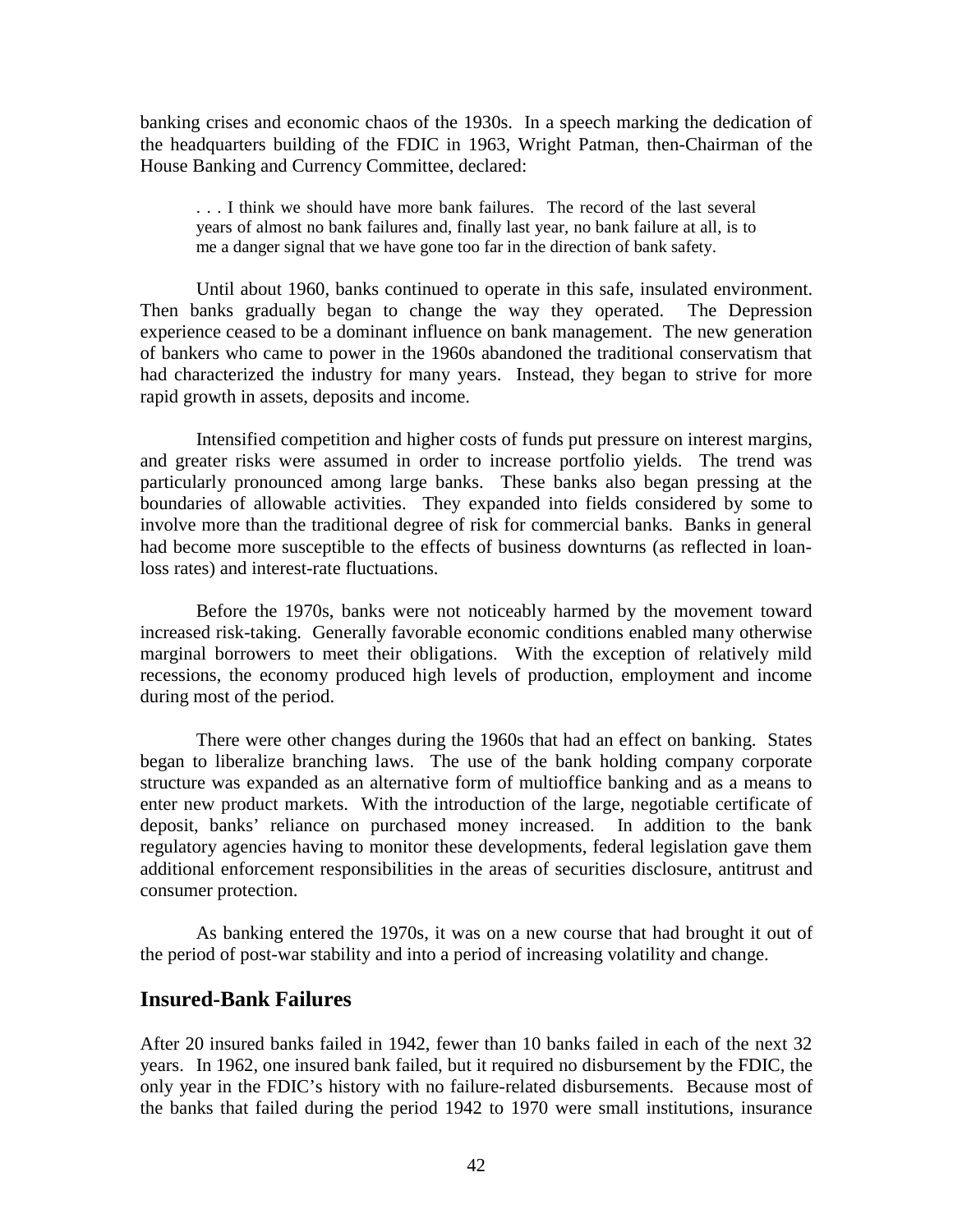losses remained low. In just four of these years did losses exceed \$1 million, and losses averaged only \$366,000 per year.

## **Financial Operations**

The deposit insurance fund continued to grow during the 1940s, surpassing \$1 billion at year-end 1946. Because of the highly liquid condition of the banking industry, the legislation passed in the 1930s to reduce risks in many sectors of the economy and the low bank failure rate, many observers felt that a \$1-billion fund was sufficient to cover almost any economic contingency. Apparently, Congress also felt that the fund was adequate at that time and legislatively mandated repayment of the original capital subscriptions. The \$150 million contributed by the Treasury and the \$139 million in capital stock purchased by the Federal Reserve Banks was fully repaid by the end of 1948.

Bankers also had voiced concern that the assessment rate was too high. By 1950 the fund had reached a balance of \$1.2 billion, despite the repayment of capital completed two years earlier. Assessment income had been growing at a high rate, reflecting the rapid growth in bank deposits during the war and post-war years. Moreover, because of low interest rates during this same period, bank earnings lagged increases in prices and deposit insurance expenses.

The FDIC was reluctant to support a permanent reduction in the basic assessment rate. There still was concern that accumulated earnings would be insufficient to handle the increased rate of bank failures that many thought would occur during the 1950s. This fear was reinforced by the decrease in capitalization of the banking industry because of low earnings and rapid asset expansion since 1940.

As a compromise, deposit insurance charges were effectively reduced by the Federal Deposit Insurance Act of 1950. Rather than lowering the basic assessment rate, however, the reduction was accomplished through a rebate system. After deducting operating expenses and insurance losses from gross assessment income, 40 percent was to be retained by the FDIC, with the remainder to be rebated in the form of assessment credits to insured banks. This procedure meant that losses were to be shared by insured banks and the FDIC on a 60/40 basis. This procedure tended to stabilize FDIC earnings despite periods of fluctuating loss experience.

From 1934 to 1949, insured banks had paid an assessment rate of one-twelfth of 1 percent, or 8.3 cents per \$100 of assessable deposits. As a result of the 1950 Act, the effective assessment rate fell to 3.7 cents per \$100. In 1960, the rebate scheme was modified slightly to adjust for a change in the calculation of an institution's assessable deposits, and the rebate proportion was increased from 60 percent to 66-2/3 percent. From 1950 to 1980, the effective assessment rate stayed in the range of 3.1 cents to 3.9 cents per \$100 of assessable deposits, except for a slight blip in 1974 (4.4 cents). Higher insurance losses after 1980 soon eliminated the assessment credits, restoring the effective rate to 8.3 cents (see Chapter 6).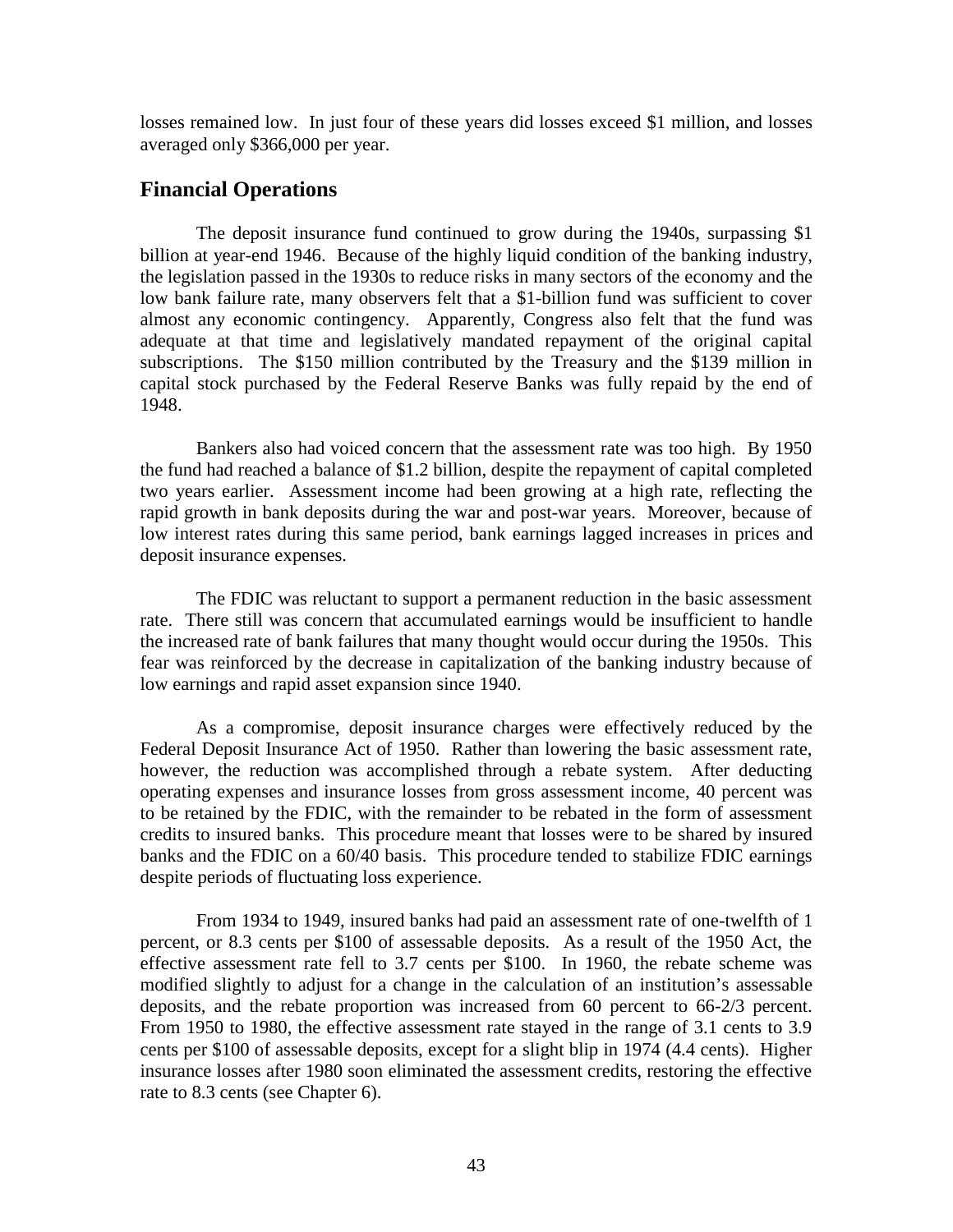The 1950 Act also required the FDIC to reimburse the Treasury for interest foregone on the initial capital contributions by the Treasury and the Federal Reserve Banks. This requirement was the result of an exchange between FDIC Chairman Maple T. Harl and Senator Paul Douglas of Illinois during hearings on the 1950 Act. The exchange went as follows:

Senator Douglas: ...Mr. Harl, on page 2 [of your prepared statement] you speak of making final payment to the Treasury on August 30, 1948, when you paid the Treasury out in full for the loans [capital] which were advanced. Do I understand that to be your statement?

Mr. Harl: We paid them for the money advanced.

Senator Douglas: Would that include the interest upon the Government loan which was made?

Mr. Harl: It did not. The law provided that there should be no dividend upon the capital stock.

Senator Douglas: In practice, the Government has made an advance to the FDIC which has not been repaid; namely, the interest on the bonds which the Government issued, but for which it was not reimbursed.

. . .

. . .

Mr. Harl: ...This Corporation stands ready to reimburse the Government, or anyone else, provided it is legally authorized to do so.

Senator Douglas: You are ready to pay the interest, is that right?

Mr. Harl: If we have an obligation we are ready to pay it.

Senator Douglas: That is a possible source of revenue that I had not thought of. This brief conversation, which I at first thought was going to be unprofitable, might yield the Government as much as \$40,000,000. I first thought it was love's labor lost. It may turn out there was gold in "them there hills."<sup>25</sup>

The amount estimated by Senator Douglas was somewhat low. During 1950 and 1951, the FDIC paid approximately \$81 million to the Treasury for the interest foregone on the initial contribution of both the Treasury and the Federal Reserve Banks.

An interesting benchmark was passed in 1961 when investment income (\$73.9 million) surpassed assessment revenue (\$73.4 million) for the first time. This remained so until the late 1980s, when insurance losses had eliminated assessment credits, thus increasing assessment revenue, and depleted the fund's investment portfolio and earnings.

 <sup>25</sup> U.S., Congress, Senate, Committee on Banking and Currency*, Hearings before a subcommittee of the Senate Committee on Banking and Currency on Bills to Amend the Federal Deposit Insurance Act*,  $81<sup>st</sup>$  Cong., 2d sess., January 11, 23 and 30, 1950, pp.27-29.